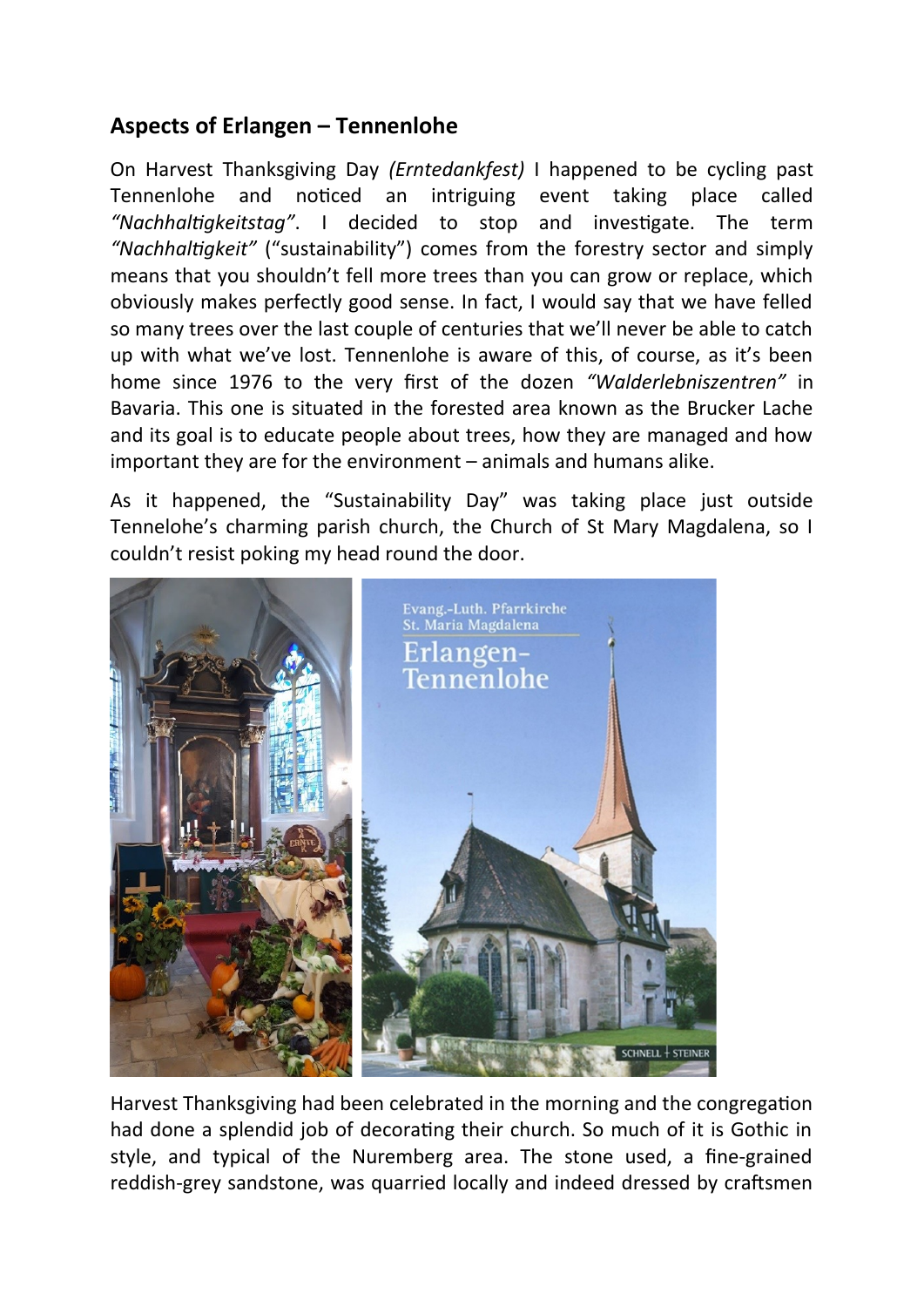associated with Nuremberg churches, as evidenced by numerous stonemason marks. The first mention of the church is 1421, where reference is made to a *"Frühmesse"* (early mass) conducted for the village inhabitants before they began their day's work, the mother church at the time being the parish of St. Peter and Paul in Bruck and a considerable distance away. With Nuremberg being so very close it is clear that Tennenlohe would soon come under its religious sway. In 1528 its first "Lutheran" vicar was appointed by the Nuremberg Council.

There are, however, many aspects of the church which are definitely not Gothic. The altar seen above is Baroque and dated 1720, while the roof above the nave is a mid-18<sup>th</sup> century "mansard" style affair which, to my mind, looks a little out of place on a church. The modern stained-glass windows in the chancel are late  $20<sup>th</sup>$  century, and successfully incorporate eight  $16/17<sup>th</sup>$ century stained glass rondels which were rescued after the bombing raid in February 1943. This reminds me, of course, of our own church in Kraftshof which was completely destroyed in that same year.

Tennenlohe is now (since 1972) part of the City of Erlangen and what was once a village with attractive half-timbered buildings has expanded into a suburb of some 4,300 inhabitants. High-Tech companies abound here, perhaps the most famous being the Fraunhofer Institute for Integrated Circuits IIS. Some of you will remember our visit a few years ago. And who hasn't heard of Der Beck, a bakery that has its roots in Tennenlohe, to be precise opposite the village church? From a small village bakery, it has grown to be one of the biggest industrial-scale bakers in Germany with 150 outlets in our immediate area.

And now I need to continue my journey home, which on this sunny day could have taken me past one final highlight.



Close to Tennenlohe is a large nature reserve once used by the German and later the American military for manoeuvres. With the departure of the Americans in 1993 part of this large sandy area was turned into an enclosure